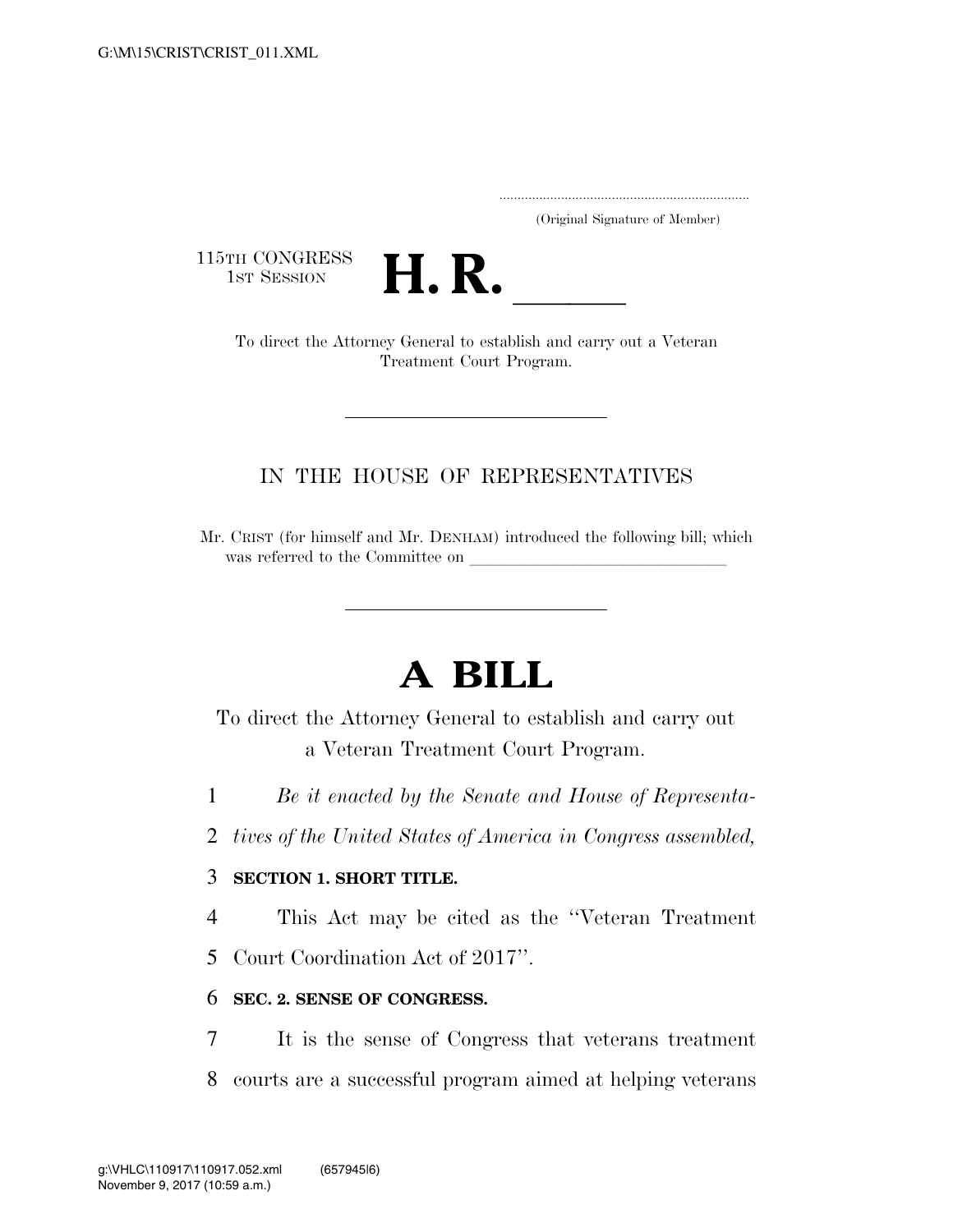charged with non-violent crimes receive the help and the benefits for which the veterans are entitled.

#### **SEC. 3. VETERAN TREATMENT COURT PROGRAM.**

 (a) ESTABLISHMENT.—Subject to the availability of appropriations, in coordination with the Secretary of Vet- erans Affairs, the Attorney General shall establish and carry out a Veteran Treatment Court Program to provide grants and technical assistance to the State circuit court systems that—

 (1) have adopted a Veterans Treatment Court Program; or

 (2) have filed a notice of intent to establish a Veterans Treatment Court Program with the Sec-retary.

 (b) PURPOSE.—The purpose of the Veterans Treat- ment Court Program established under subsection (a) is to ensure the Department of Justice has a single office to coordinate the provision of grants, training, and tech- nical assistance to help State, local, and Tribal govern-ments to develop and maintain veteran treatment courts.

 (c) PROGRAMS INCLUDED.—The Veterans Treatment Court Program established under subsection (a) shall in- clude the grant programs relating to veterans treatment courts carried out by the Attorney General pursuant to sections 2901, 2991, and 3021 of the Omnibus Crime